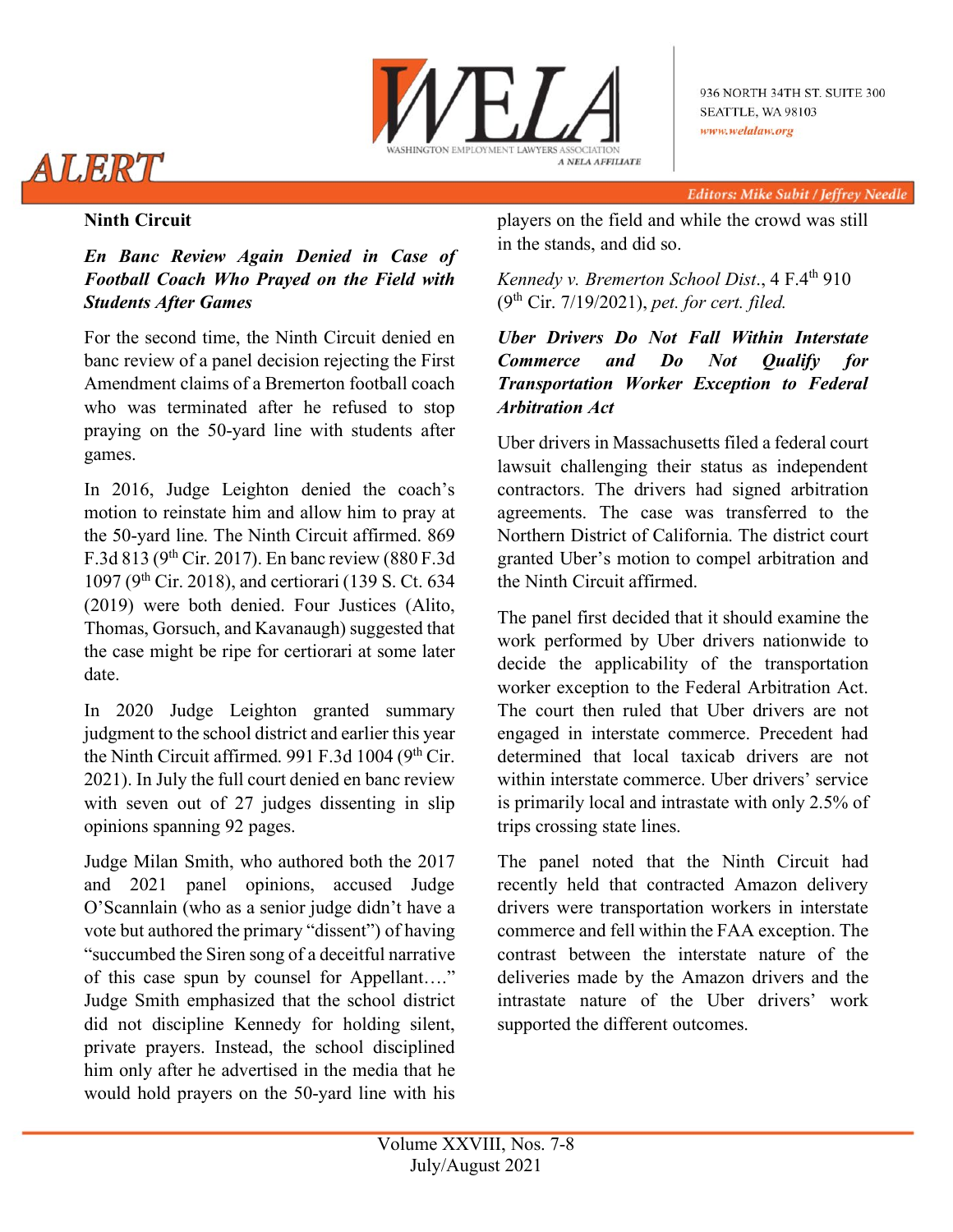

*Capriole v. Uber Technologies, Inc., 7 F.4th 854*  $(9<sup>th</sup> Cir. 8/2/2021)$  (Wardlaw, Nguyen, Eaton (Ct. Int'l Trade).

#### *Delivery Drivers of Goods in Interstate Commerce Fall within Transportation Worker Exception to Federal Arbitration Act Even if Their Goods Do Not Cross States Lines*

Romero was a delivery truck driver employed by Watkins & Shepard Trucking from 1997 to 2019. Watkins operated an interstate trucking business, and Romero's job was to deliver furniture and carpet to retail stores in California. The product often originated from outside of the state, but Romero made deliveries only within California. Romero agreed to a stand-alone arbitration agreement which requires that "all employmentrelated disputes" be resolved through individual arbitration and waives any right to bring or participate in a class action. The agreement also purports to "waive the application or enforcement of any provision of the FAA which would otherwise exclude [the agreement] from its coverage." In August 2019, Watkins announced it would cease operations and informed Romero that he, among other employees, would be laid off. Romero was terminated on August 23, 2019.

In September 2019, Romero filed a putative class action against Watkins asserting claims under the California WARN Act and the federal WARN Act, 29 U.S.C. § 2101 *et seq.*, which require advance notice to be given to employees before being laid off. He sought to represent both a California and a nationwide class of similarly situated ex-Watkins employees who were terminated in August 2019. After the case was removed to federal court, the district court granted the employer's motion to compel arbitration. Romero appealed.

The Court ruled that the FAA exempts from the Act's coverage all "contracts of employment of seamen, railroad employees, or any other class of

workers engaged in foreign or interstate commerce." 9 U.S.C. § 1. Delivery drivers "who are engaged in the movement of goods in interstate commerce" fall within the FAA's transportation worker exemption, even if the drivers themselves "do not cross state lines." Under  $\S$  1's plain text, the FAA's transportation worker exemption cannot be waived by the terms of a private contract.

For reasons stated in an unpublished memorandum, the district court's grant to the motion to compel arbitration was affirmed.

*Romero v. Watkins & Shepard Trucking*, 9 F.4<sup>th</sup> 107 (9th Cir. 8/19/2021) (Fisher, J. Watford, Bumatay).

### *Even After Bostock, Employer Does Not Violate Title VII by Supervisor's Favoritism Towards Romantic or Sexual Partner*

The plaintiff worked as an engineer in an OBGYN lab, originally in Texas. His supervisor and a female co-worker were in a long-term romantic relationship. In 2008, the supervisor decided to relocate the lab to Arizona. In 2010, the plaintiff had to return to Texas to comply with the terms of his probation for sexually assaulting his sevenyear-old daughter. The employer eventually eliminated the plaintiff's position. He filed a lawsuit in federal court alleging that the supervisor had terminated him to protect his paramour's job. The district court granted summary judgment to the employer in 2018. The plaintiff filed a pro se appeal. The Ninth Circuit appointed counsel to brief whether romantic favoritism violates Title VII.

Every circuit that had considered the issue prior to *Bostock v. Clayton County*, 140 S. Ct. 1731 (2020), had ruled that paramour preference did not violate Title VII. The EEOC itself distinguishes an isolated instance of paramour favoritism from a pattern creating quid pro quo sexual harassment.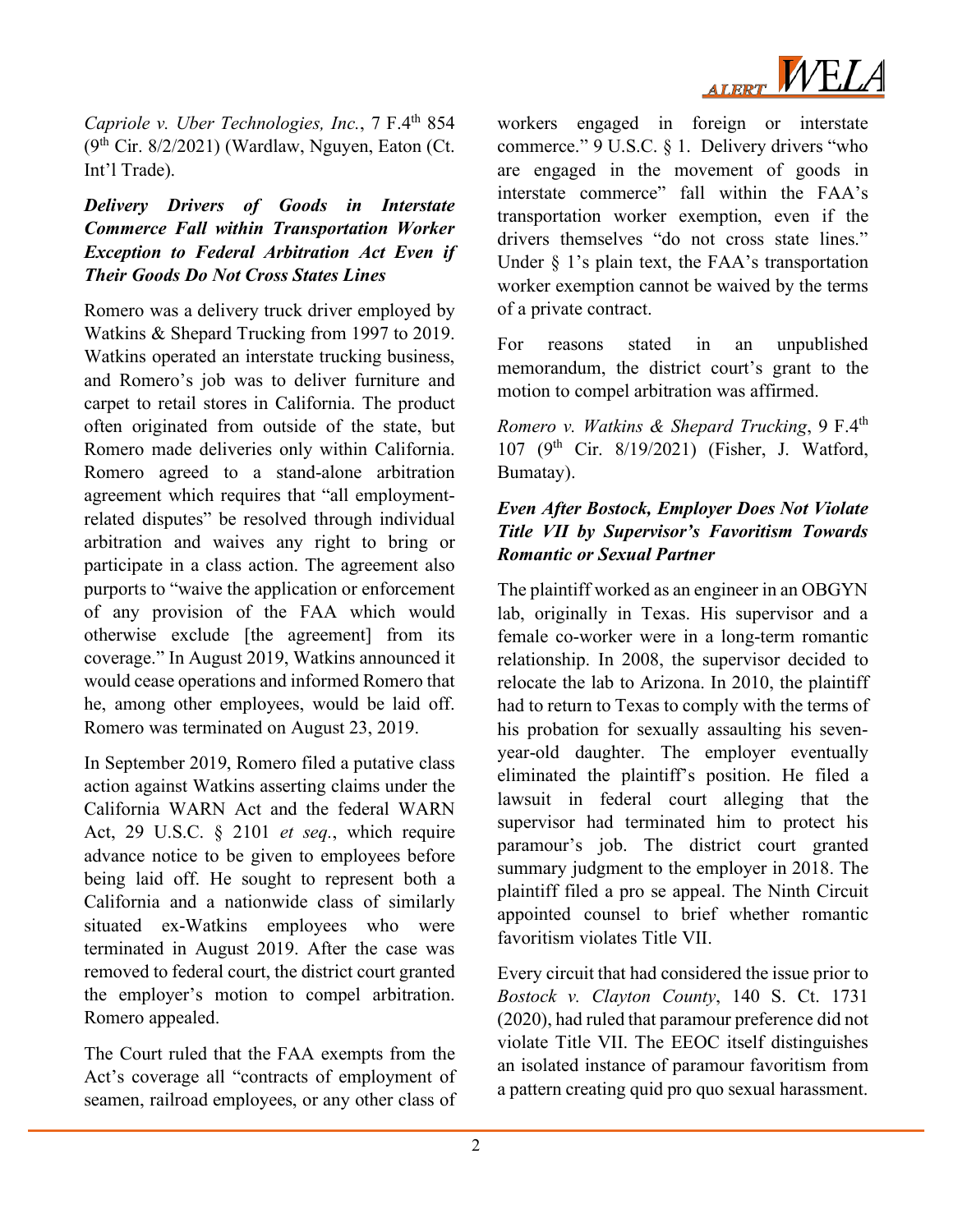

The Ninth Circuit had never addressed the question before.

The panel concluded that *Bostock* does not change the analysis because even if the plaintiff were of a different sex, he still would not have been the recipient of the favoritism at issue. The panel rejected the plaintiff's argument that *Bostock* forbids any discrimination correlated with sex even though protecting a favored employee of one sex automatically makes adverse treatment of employees of the other sex more probable. The panel also held that existence of a consensual relationship between a supervisor and an employee is insufficient as a matter of law to establish a claim that favorable treatment was conditioned on the receipt of sexual favors from the employee or that the favored employee was coerced.

*Maner v. Dignity Health*, 9 F.4<sup>th</sup> 1114 (9<sup>th</sup> Cir. 8/20/2021) (Bea, Fletcher, Friedland).

#### *Government Scientist's Supervisors Entitled to Qualified Immunity Because It was Not Clearly Established His Court Testimony was Constitutionally Protected*

The plaintiff, Greg Ohlson, was a forensic scientist employed by the state of Arizona in the Arizona Department of Public Safety, Scientific Analysis Bureau ("Department"), an agency that analyzes blood samples for alcohol content. His job was to test the samples and report the findings, and to testify about those findings in court proceedings. Samples were analyzed in batches that included samples from several different defendants.

When a report on an individual's blood sample was requested, the Department policy was to report the result for that individual. Ohlson, however, believed defense attorneys could better evaluate the accuracy of the result if the samples of the individual in question were reported along

with the results for the entire batch of samples with which that individual's samples were tested. Contrary to his superiors' orders, he said so repeatedly, both in communications within the Department and with defense attorneys, and in court hearings. Contrary to Department policy, Ohlson then began creating a private PDF file of all the data within batches.

As part of his job, Ohlson regularly conducted pre-trial interviews with defense attorneys. In those interviews, he began instructing them to request the production of data for the entire batch. Also, as part of Ohlson's job as an analyst, he regularly testified in state court proceedings. Ohlson testified that he felt the disclosure of the entire batch was necessary to ensure accuracy of the result and testified further that he had a PDF of the batch results that he could send to the parties if permitted to do so. As a result of this testimony, Ohlson's supervisors told him he had violated Department policy, and counseled him to bring his future testimony in line with that of laboratory policy and to delete the PDF files. In a subsequent case, he disobeyed his supervisor's explicit instructions. He was disciplined and eventually forced to retire.

Ohlson filed suit alleging retaliation in violation of the First Amendment for "testifying truthfully and completely under oath, and in advocating within the [Department] for a change in the manner in which the department responds to requests in criminal cases for entire batch runs." The district court ruled that Ohlson's First Amendment rights had been violated but because those rights were not clearly established the Defendant was entitled to qualified immunity. The Ninth Circuit disagreed with parts of the district court's reasoning but affirmed on the basis of qualified immunity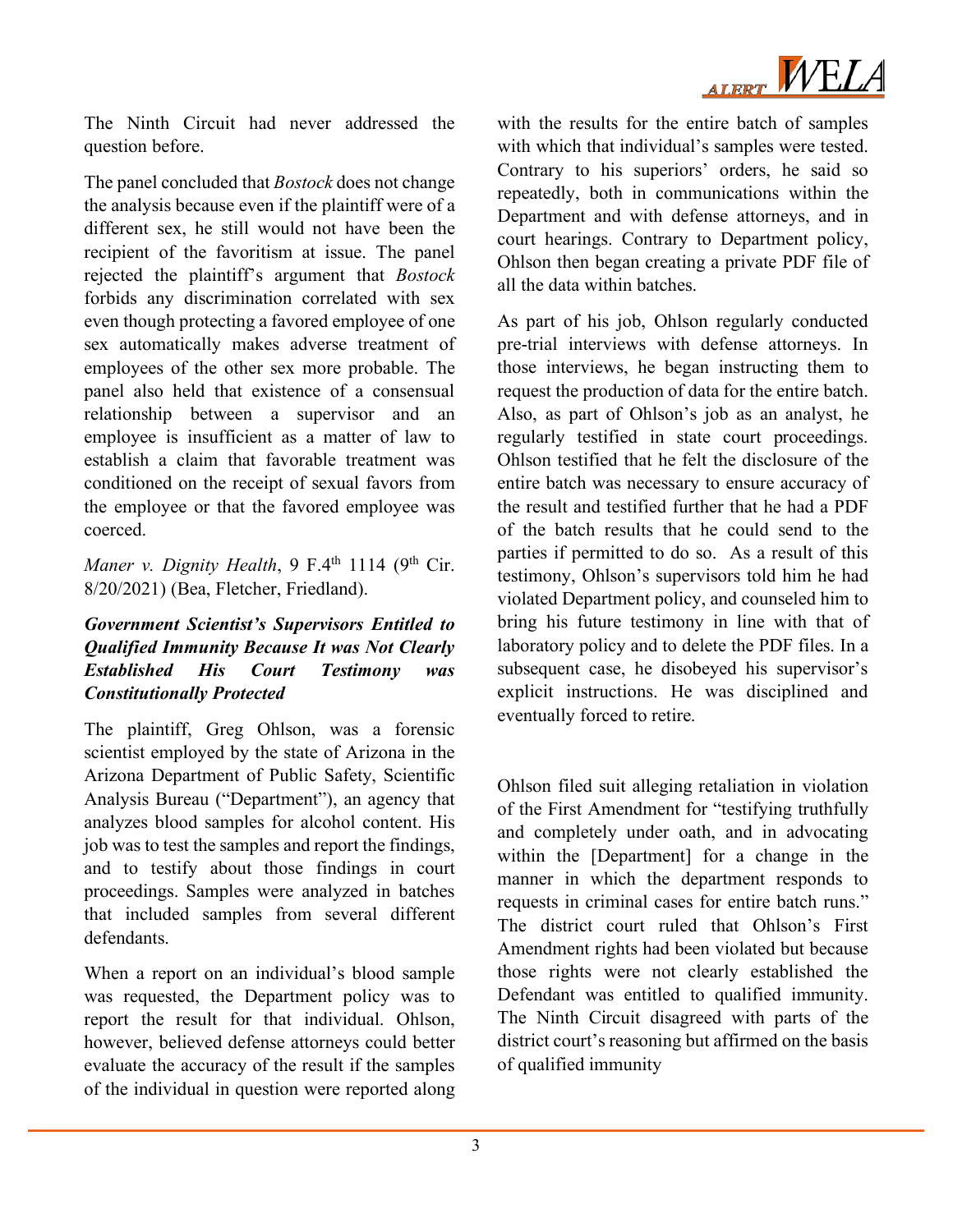

The Ninth Circuit readily acknowledged that Ohlson's advocacy was a "motivating factor" in the decision to discipline, and that he was speaking on an issue of public concern.

The Court ruled, however, that when Ohlson contravened orders, he was at all times speaking in the course of his employment duties–whether conducting pretrial interviews with attorneys, advocating within the Department for different procedures, or speaking more publicly as a witness called to testify on behalf of the Department. *See Garcetti v. Ceballos*, 547 U.S. 410 (2006) *(*deputy prosecutor was not speaking as a citizen but pursuant to his duties in the district attorney's office).

Distinguishing *Dahlia v. Rodriguez*, 735 F.3d 1060 (9th Cir. 2013) (en banc), the Court ruled that speech in defiance of orders is not always a strong indication that an employee is speaking as a private citizen and the speech protected. "This would incentivize insubordination and make government administration more difficult." Because Ohlson testified as part of his job duties, and not as a subpoenaed fact witness, the Court ruled there was no clearly established law protecting his testimony.

Relying on *Pickering v. Bd. of Ed. of Twp. High Sch. Dist. 205*, 391 U.S. 563 (1968), the Court concluded that the interests of the government agency in orderly administration must be considered and weighed against the First Amendment interests of the speaker. "Speaking in defiance of orders does not, by itself, trigger First Amendment protection. . . ." The Court ruled that "orderly government administration requires there to be some rules about employee conduct and misconduct. Insubordination cannot be regarded as per se protected activity."

The appellate disagreed with the district court that the balancing of interests clearly favored Ohlson's speech over government interests. The panel did not reach the question given its qualified immunity ruling.

*Ohlson v. Brady,* 9 F.4<sup>th</sup> 1156 (9<sup>th</sup> Cir. 8/23/2021) (Schroeder, J, Rawlinson and Bade).

### *Evidence of Unconscious Bias Is Probative of Intentional Discrimination*

Title VI of the Civil Rights Act, which prohibits discrimination in programs that receive federal funding, largely follows Title VII law including the *McDonnell Douglas Burdine* framework. In this case a Chinese International student claimed he was discriminated against based on race and national origin when he failed his doctoral program. He filed suit. The district court ruled against him after a bench trial. The Ninth Circuit affirmed.

The majority reiterated that "[n]ot only are racebased stereotypes relevant to the discrimination inquiry, but such stereotypes need not be overt or even fully conscious to constitute intentional discrimination." Jointing at least two other circuits, the court held that "evidence of unconscious bias may be probative of the factual question of intentional discrimination…although it will not necessarily be controlling in a totality of circumstances evaluation whether intentional discrimination occurred." The court further held that "intentional discrimination does not necessarily require evidence of conscious bias." The panel noted that a decision out of the Eastern District of Washington had held that "testimony that educates a jury on the concepts of implicit bias and stereotypes is relevant to the issue of intentional discrimination."

On appeal the plaintiff challenged the district court's criticism of his expert witness on aversive racism for suggesting that "even the most egalitarian of individuals, of whatever race, can be unaware of their unconscious bias (as the name describes) but still be intentionally racist." The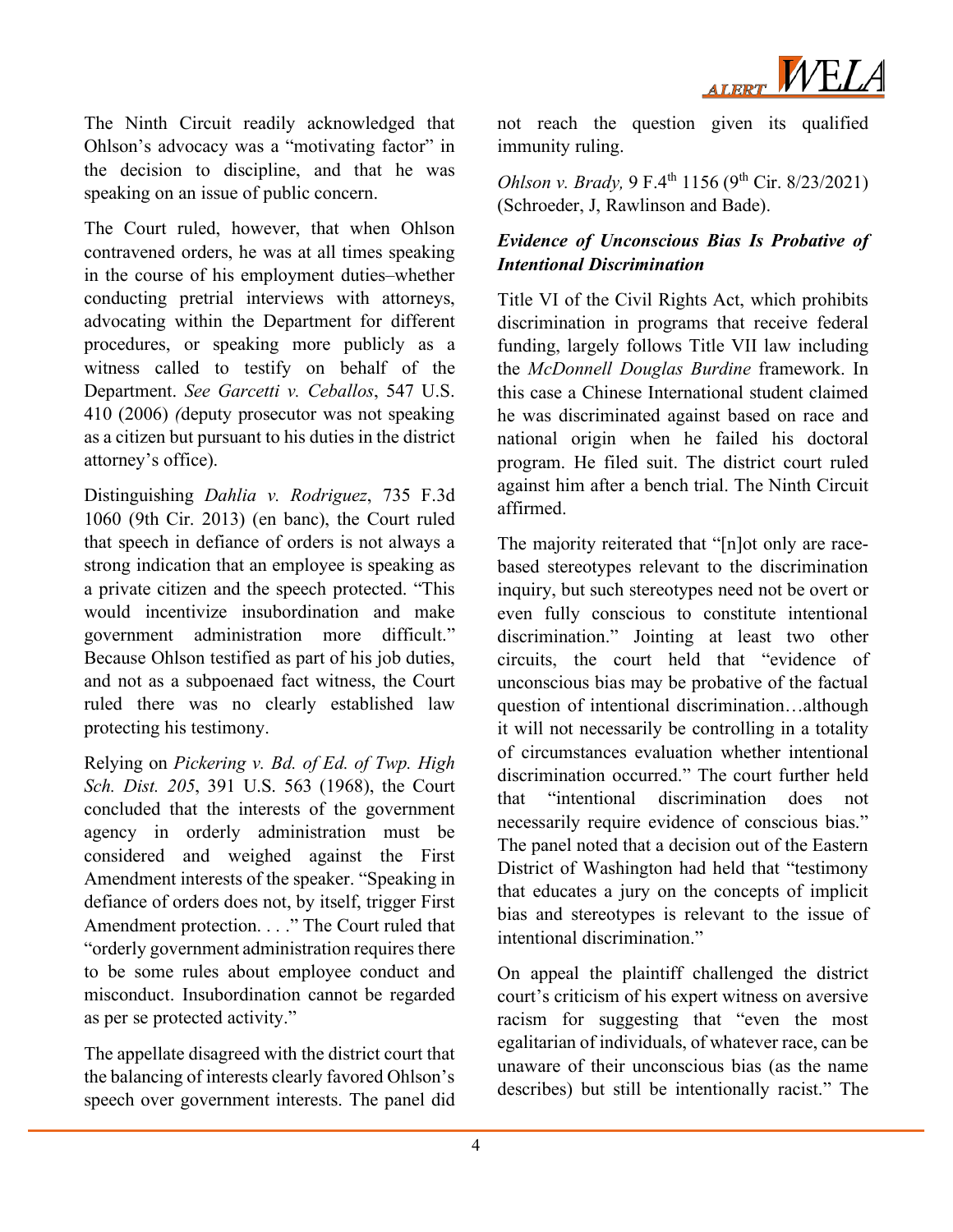

plaintiff claimed this comment shows the district court misunderstood the meaning of intentional discrimination. The majority decided that this was a "stray comment" that when considered in light of the court's entire opinion did not show the trial judge applied the wrong legal standard. The majority noted that the district court had admitted the expert's testimony as relevant.

The plaintiff relied on comments made about his lack of English fluency. The panel deferred to the district court's findings that the criticisms were based in fact. The majority reasoned that in the field of clinical psychology the ability to communicate effectively is imperative.

Concurring Judge Miller opined that expert testimony on unconscious bias should rarely, if ever, be admissible. He dismissed such testimony as expert testimony on credibility. He suggested that such testimony could be admissible "to the extent that it tells the jury something beyond the obvious, commonsense fact that people's stated motives are not always their true motives." He claimed that the aversive racism testimony admitted here does not rest on scientific principles. He also dismissed the particular expert's reliance on post-hoc justifications as evidence of unconscious racism as usurping the function of the trial itself.

*Yu v. Idaho State Univ.*, -  $F.4<sup>th</sup>$  --- (9<sup>th</sup> Cir. 8/31/2021) (Gould, Clifton, Miller).

#### **JOIN THE WELA LISTSERV**

WELA members are entitled to participate in an Internet-based electronic discussion group, or "listserv," that provides almost instant feed-back to questions and thoughts related to employment law. This is a terrific way to keep on top of the latest developments in the law, new defense tactics, judges, and recent jury attitudes. To become a part of this group, contact our moderator at [welalaworg@gmail.com.](mailto:welalaworg@gmail.com) We will verify your WELA membership and sign you up.

| <b>WELA Alert Editors</b>           |                                           |
|-------------------------------------|-------------------------------------------|
| <b>Michael Subit</b>                | msubit@frankfreed.com                     |
|                                     | $(206) 682 - 6711$                        |
| <b>Jeffrey Needle</b>               | jneedlel@wolfenet.com<br>$(206)$ 447-1560 |
|                                     |                                           |
| <b>2021 WELA Board of Directors</b> |                                           |
| <b>Beth Terrell</b>                 | bterrell@terrellmarshall.com              |
| Board Chair                         | $(206) 816 - 6603$                        |
| <b>Lindsay Halm</b>                 | halm@sbg-law.com                          |
| <b>Board Vice-Chair</b>             | $(206)$ 622-8000                          |
| New Members Chair                   |                                           |
|                                     |                                           |
| <b>Kathleen Phair Barnard</b>       | barnard@workerlaw.com                     |
| Immediate Past Chair                | $(206)$ 285-2828                          |
|                                     |                                           |
| <b>Jeffrey Needle</b>               | jneedlel@wolfenet.com                     |
| Amicus Chair                        | $(206)$ 447-1560                          |
| Legislative Co-Chair                |                                           |
| <b>Jesse Wing</b>                   | jessew@mhb.com                            |
| Legislative Co-Chair                | $(206) 622 - 1604$                        |
|                                     |                                           |
| <b>Teri Healy</b>                   |                                           |
| Secretary                           | teri.healy@eeoc.gov                       |
| Communications                      | $(206)$ 220-6916                          |
|                                     |                                           |
| <b>Daniel F. Johnson</b>            | djohnson@bjtlegal.com                     |
| Treasurer<br>CLE Co-Chair           | $(206) 652 - 8660$                        |
|                                     |                                           |
| <b>Robin Shishido</b>               | rshishido@shishidotaren.com               |
| CLE Co-Chair                        | $(206) 684-9320$                          |
|                                     |                                           |
| Hardeep S. Rekhi                    | hardeep@rekhiwolk.com                     |
| Events Chair                        | $(206)$ 388-5887                          |
| <b>Blanca Rodriguez</b>             | blanca.rodriguez@columbialegal.org        |
|                                     | $(509) 575 - 5593$                        |
|                                     |                                           |